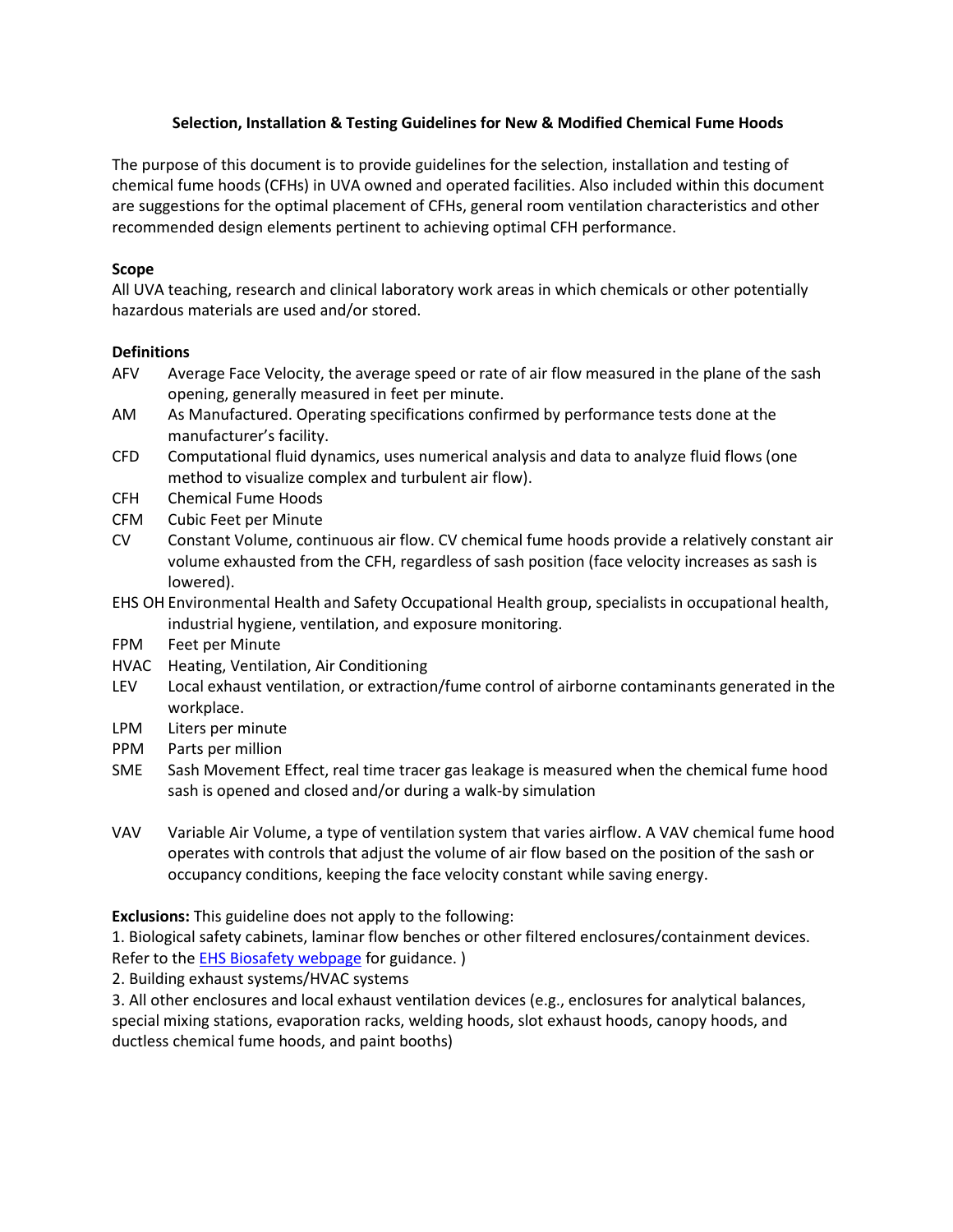### **CFH Selection Criteria**

## 1) As Manufactured ASHRAE 100 Testing:

When considering CFHs for purchase, it is important to ensure that the models under consideration have been tested by the manufacturer in accordance with the most current version of *ANSI/ASHRAE 110 Standard Method of Testing Performance of Chemical Fume Hoods*. Testing in this manner is referred to as "As Manufactured" testing, as the manufacturer will typically have this test performed at the manufacturer's test facility. The test should be performed by a qualified  $3<sup>rd</sup>$  party contractor at no cost to the purchaser. Test results should be available for review by EHS OH staff prior to purchase.

Special considerations for low face velocity: CFH are generally designed to provide a minimum average face velocity (AFV) between 85 and 100 FPM, with no single reading greater than +/- 20% from the AFV, at the minimum operating sash height of 18-inch vertical sash opening. If lower face velocities (resulting in lower volumetric flow rates) are proposed for energy conservation purposes or required by a research application, CFHs shall be tested per ASHRAE 110 at the proposed face velocity. Currently, there are no standards that recommend face velocities below 60 FPM. EHS OH may recommend additional testing criteria and stricter performance ratings based on a risk assessment of the research needs of the building or the specific research application(s) in consultation, as needed, with the Laboratory Director and Space Manager.

### **Types of Chemical Fume Hoods**

• Low vs Standard Flow Chemical Fume Hoods

So called "Low Flow/High Performance" or "Low Flow Hoods" are designed to achieve better containment at lower air flows than standard CFHs. The deployment of low flow hoods is most appropriate when there are multiple CFHs installed in a single space. If the amount of air that must be discharged from a CFH does not meet or exceed the amount that must be exhausted from a space through the normal room exhaust, it will not save any air to use a low flow hood. Existing CFHs may also be retrofitted (by approved contract vendors) to achieve better containment performance at lower air flows.

• Floor Mounted Chemical Fume Hoods (sometimes referred to as walk-in hoods) Sashes may be double vertical sliding, two track horizontal sliding, or a combination of vertical and horizontal sliding sashes. Performance testing must include all accessories such as tables, shelves, tubing racks, etc. Contact EHS OH for guidance when selecting this equipment.

# • Distillation Fume Hoods

These CFHs have two sashes that operate independently, allowing for an opening at the top or bottom of the CFH and with releasable sash stops that allow no more than 80 percent of the top sash open with the bottom sash closed (40 percent of maximum sash opening).

# • Special Use CFH

Additional safety features exist for Radioisotope and Perchloric Acid Fume Hoods. Contact EHS OH for additional information regarding any proposed installation or modification to these systems.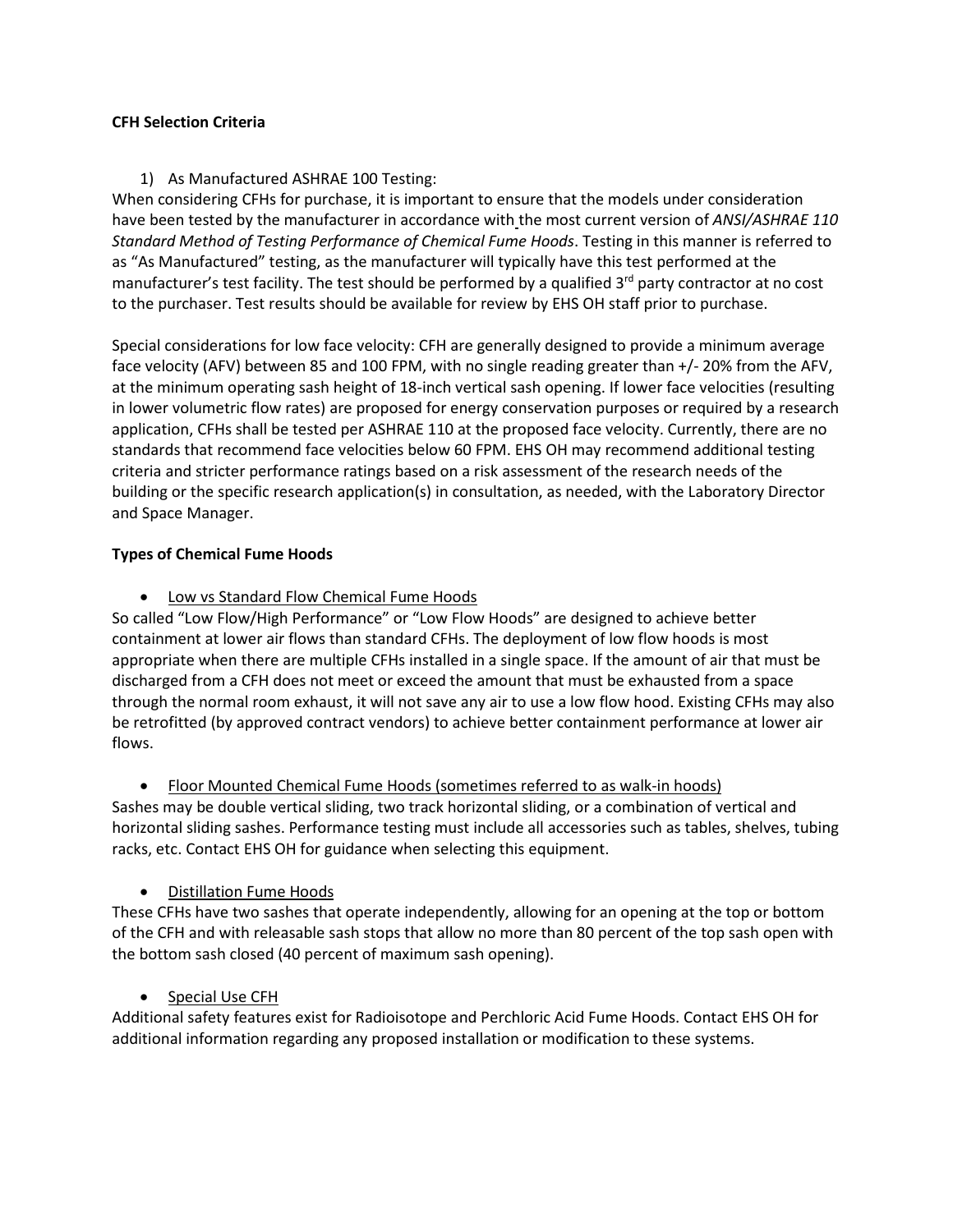#### **Additional CFH Selection Considerations**:

- Horizontal Sashes: If horizontal sashes are used, sash panels (horizontal sliding) should be no more than 12 to 14 inches in width. The narrower panels allow users to reach around the panel and use them as a barrier.
- On-Off fan switches: CFHs should not have an on/off fan switch located in the laboratory since exhaust fans should run continuously. Exceptions may be granted to facilities where use is limited and/or seasonal, and full lock and tag out of the CFH is possible.
- Airflow Monitor & Alarms: The CFH shall have an airflow display monitor with a low flow audible and visible alarm that can be calibrated to alarm when air flow drops to an unsafe level. The monitor should indicate airflow in a quantitative manner with a minimum accuracy of  $\pm 10$ percent of the specified AFV or its equivalent. If the CFHs monitor is being installed on a VAV system, the airflow monitor will need to come from the VAV supplier so that it can be properly calibrated to the specific VAV system. The monitor display and alarm conditions shall be clearly visible in the installed location. The airflow indicator shall be calibrated during initial commissioning tests and when required by the manufacturer thereafter.
- Noise: System design must provide for control of exhaust system noise (a combination of fangenerated and air-generated noise) in the laboratory. Systems should be designed to achieve an acceptable Sound Pressure Level (SPL) frequency spectrum (room criterion) as described in the Noise Manual.<sup>[1](#page-2-0)</sup> Acceptable SPL may vary depending on the intended room use. A Noise Criteria (NC) curve of 35 - 40 is generally adequate for a standard laboratory (equivalent to 45-50 dBA). The chart below describes the sound pressure levels across the frequencies significant to hearing.



• **[https://www.engineeringtoolbox.com/nc-noise-criterion-d\\_725.html](https://www.engineeringtoolbox.com/nc-noise-criterion-d_725.html)**

<span id="page-2-0"></span><sup>&</sup>lt;sup>1</sup> The Noise Manual by EH Berger, AIHA,  $5<sup>th</sup>$  Ed.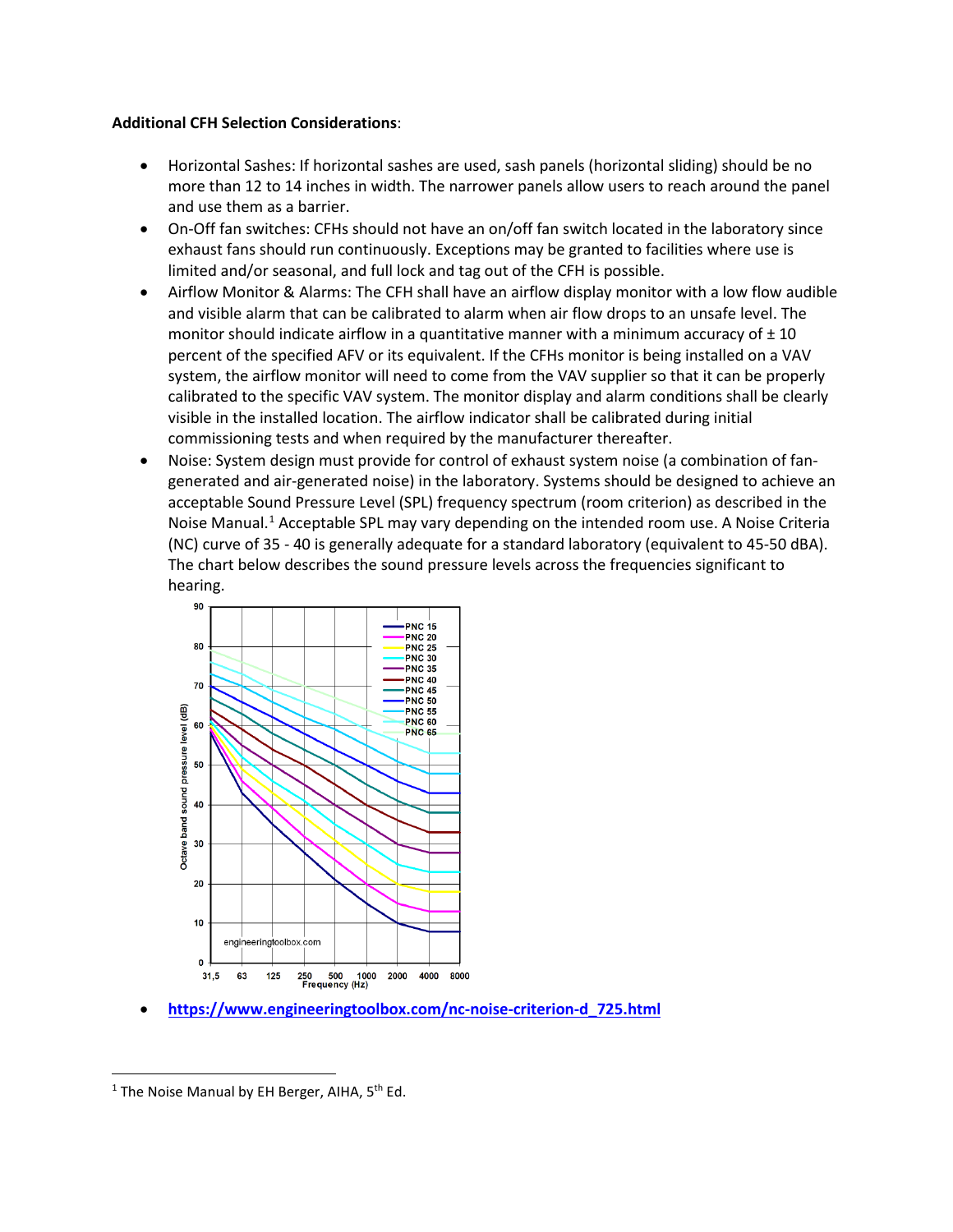## **General Room Ventilation and Installation Considerations**

- Room air currents at the CFH should not exceed 20% of the average face velocity to ensure CFH containment. Makeup air should be injected at low velocity through an opening with large dimensions to avoid creating jets of airflow at the hood face.
- Diffusers should be located at least 5 feet from the hood and located to the side rather than in front of the hood. Increase the distance and decrease the volume from supply diffusers near the CFH as much as practicable. Fabric  $2 \times 4$  diffusers and radial perforated diffusers provide equivalent performance. High velocity directional diffusers or linear slot diffusers are not appropriate for labs in general. Discharge temperature can further affect hood performance and should be considered.
- Location of CFH should be:
	- o Away from activities or facilities which produce air currents or turbulence. Away from high traffic areas, air supply diffusers, doors, and operable windows.
	- o At least 10 feet from any door or passageway, to avoid air currents that can pull contaminants out of the hood.
	- $\circ$  CFHs should not be located adjacent to a single means of access to an exit.
- Both vertical and horizontal cross drafts should be < 50% of the AFV (for example, < 45 FPM for a 90 FPM AFV).
- CFH sash openings should not be located opposite workstations where personnel will spend much of their working day, such as desks or microscope benches.
- An emergency irrigation station should be within 10 seconds (or 50 feet) of any CFH.

# **Testing of New and Modified CFH after Installation**

To ensure proper operation of new and modified CFHs, 'As-Installed' (AI) testing per current ANSI/ASHRAE 110 shall be completed by a third-party contractor prior to use. Contractors should be approved by EHS OH staff with the opportunity to witness the onsite testing and verify test results.

# **Conditions for As-Installed ASHRAE 110 Testing**

Since a CFH is part of a laboratory's overall ventilation and can affect airflow performance, best practice suggests the following should be completed prior to As-Installed (AI) testing. If not completed in advance of AI testing, re-testing may be required:

- Testing, adjusting and balancing of the building ventilation systems
- Calibration and tuning of building ventilation control systems
- The facility is ready for occupancy.
- Test any controls that are provided at the CFH (e.g. unoccupied cycle override, alarm override, emergency purge, etc.)
- The full period of As-Installed testing will be conducted with the building ventilation system operating as designed.
- Additional tests or challenges (e.g., walk-by test if CFH is located near sources of turbulence) may be recommended at the suggestion of EHS IH staff.